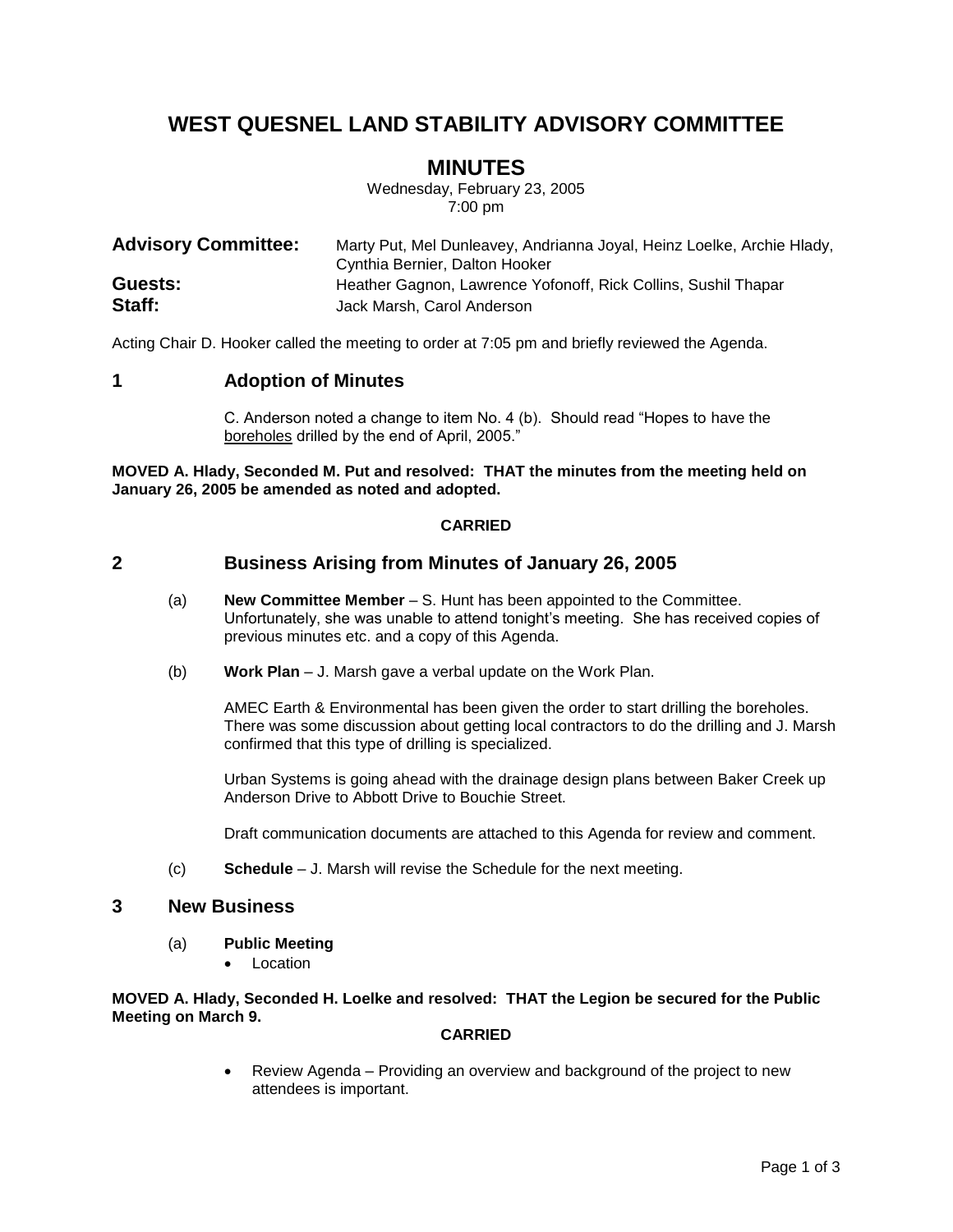Advertising for meeting: One page notice to ALL residents – Canada Post mail out – make notice catchy. Advertise meeting on radio, by newspaper and on Shaw. Prepare a News Release with quotes from the Mayor and D. Hooker.

Briefings: All Committee members were invited to attend both the Media Briefing and Briefing for Cariboo MLA Candidates on March 9. A. Joyal committed to attending the media briefing.

All Committee members should wear nametags at the meeting. C. Anderson to ensure tags are available.

Presentations: M. Dunleavey volunteered to be the Advisory Group representative and to provide an update on the role and work of the Committee to date. J. Marsh and N. Polysou will provide some background/history on the project and point out that the problem is manageable.

Possible questions or issues that may need to be addressed at the public meeting:

- Why is the cost of the wells \$60,000?
- What would the impact or consequence be if this matter is not resolved?
- Information on the situation in Prince George.
- Is the City planning on draining the swamps in the area?
- (b) **Involvement of Advisory Group Members** no discussion.
- (c) **West Quesnel Communications Material –** documents are currently in draft form.

General comments:

- We need to get across that we need the community to be united in order to get funding through a grant application.
- This is an emergency situation.
- Mayor's message needs to be that this is the Number One priority for the City.
- Use the "\$11 million" for advertising.
- I. West Quesnel Action Kit J. Marsh says the plan is to do direct lobbying. Discussion on federal funding.
- II. Project Summary Report not for public distribution.
- III. Briefing Note for distribution to government officials.
- IV. Backgrounder for distribution to all residents.
- V. Fact Sheet for distribution to all residents.
- VI. Outline for Power Point Presentation
- VII. Frequently Asked Questions for distribution to all residents.

General comments on communications: M. Dunleavey suggested that a News Release be prepared and sent out to let people know what is happening. The cost of \$11 million could be used in advertising to get people's attention.